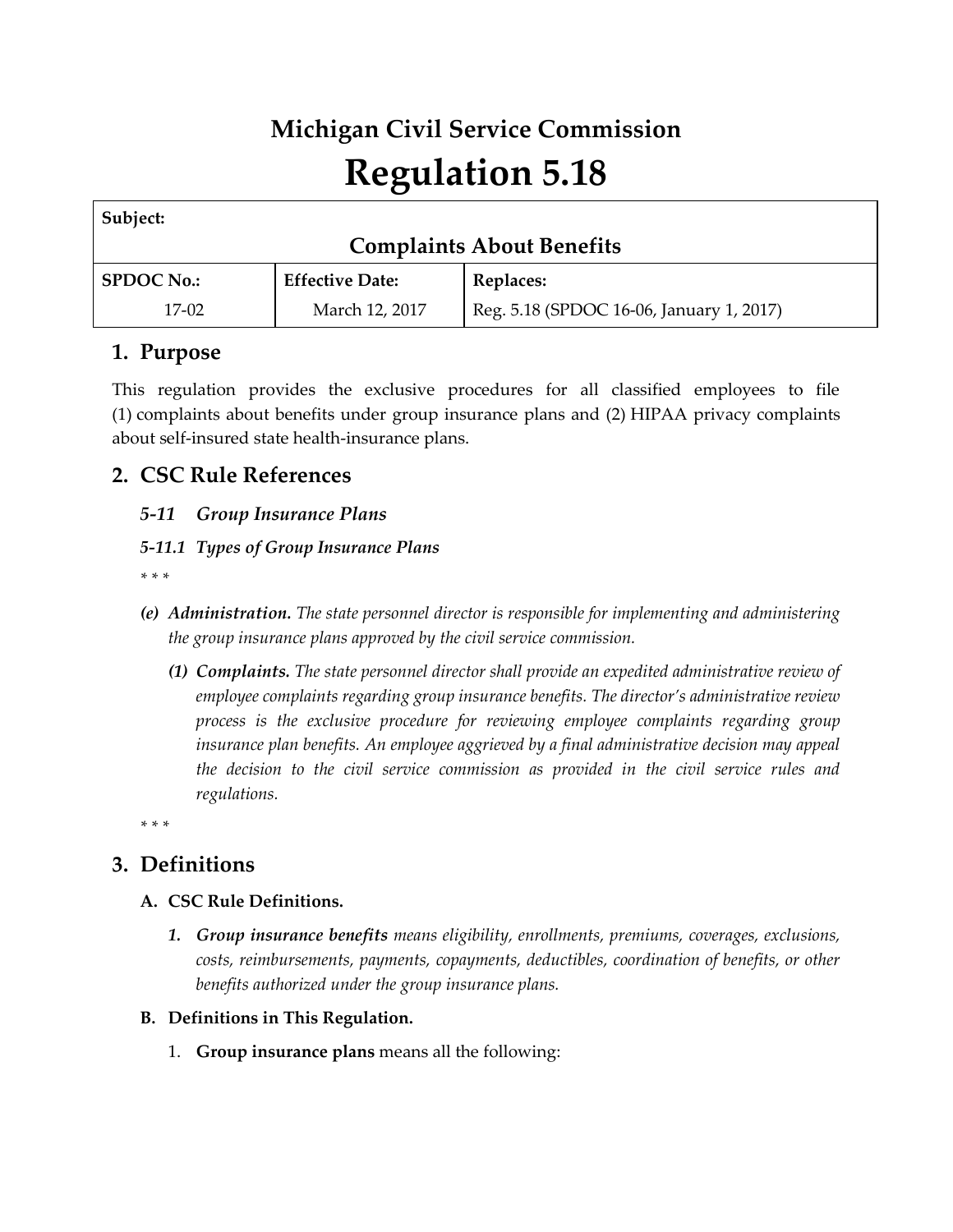- a. The group insurance plans authorized in the compensation plan for employee health, dental, vision, disability, life, and accidental death for which the State retains the responsibility to pay the cost of all claims.
- b. COBRA and other insurance continuation programs authorized by law or the compensation plan.
- 2. **Qualified pretax plan** means health-care and dependent-care flexible spending accounts and qualified transportation fringe benefits reimbursement plans authorized by law.
- 3. **Third-party administrator (TPA)** means an organization under contract with the State to administer claims under a group-insurance plan.
- 4. **Voluntary benefits plan (VBP)** means a benefit or insurance plan for which (1) the State does not pay any portion of the costs or benefits and (2) the employee pays all premium costs.

## **4. Standards**

- **A. Complaints About Third-Party Administrator (TPA) Decisions.** A TPA processes claims for the state for some state group-insurance plans, but the state retains responsibility to review these decisions. A classified employee with a complaint over a group-insuranceplan benefit must complain under the exclusive procedure in this regulation.
	- 1. **Plans and third-party administrators.** As of this regulation's effective date, the following TPAs are responsible for the corresponding plans:

| Plan                                                            | <b>Third-Party Administrator (TPA)</b> |
|-----------------------------------------------------------------|----------------------------------------|
| State Health Plan PPO                                           | Blue Cross Blue Shield of Michigan     |
| Catastrophic Health Plan                                        | Blue Cross Blue Shield of Michigan     |
| <b>State Dental Plan</b>                                        | Delta Dental Plan of Michigan          |
| Preventive Dental Plan                                          | Delta Dental Plan of Michigan          |
| <b>State Vision Plan</b>                                        | Blue Cross Blue Shield of Michigan     |
| State Mental Health and<br>Substance Abuse Plan                 | Magellan Healthcare                    |
| <b>State Prescription Drug Plan</b>                             | OptumRx                                |
| Group Life Insurance Plan                                       | Minnesota Life                         |
| Long-term Disability Plan                                       | York Risk Services Group               |
| Health-Care or Dependent-Care<br>Flexible Spending Account Plan | WageWorks                              |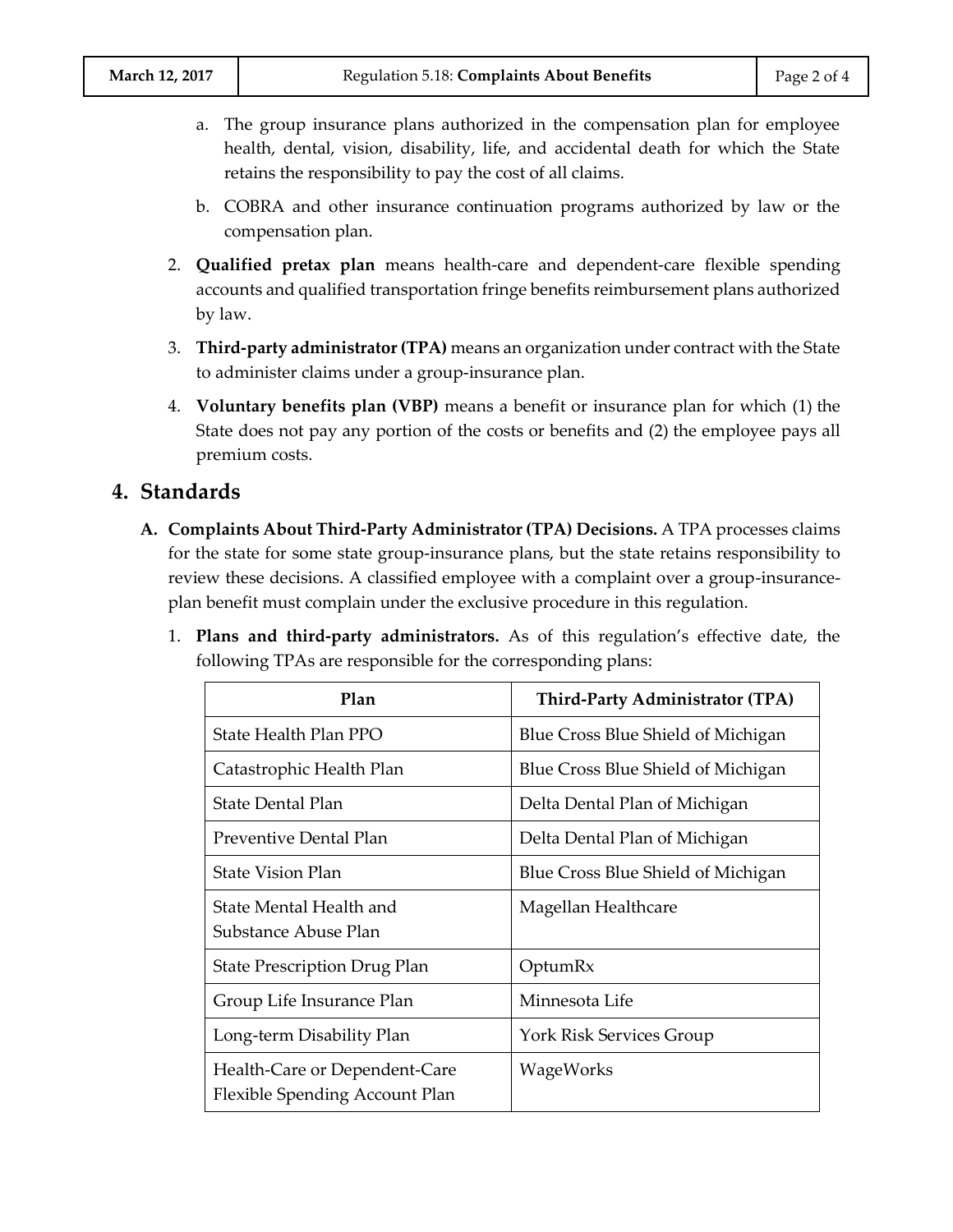- 2. **Initial complaints to TPA.** If an employee has a complaint about a plan decision made by a TPA (e.g., coverage, exclusion, or payment decisions), the employee must first file a complaint with the TPA and exhaust all appeal mechanisms provided by the TPA. All documentation that an employee wants considered in any appeal must be provided by the final appeal available with the TPA; records newly submitted with an appeal to the Employee Benefits Division (EBD) will not be considered.
- 3. **Appeal of final TPA decision.** After exhausting the TPA's complaint and appeal process, an employee who disagrees with a TPA's final decision must file any appeal in writing to the EBD as follows:
	- a. **How to file**. The appeal must be filed with the EBD by email to [MCSC-](mailto:MCSC-EBDAppeal@mi.gov)[EBDAppeal@mi.gov.](mailto:MCSC-EBDAppeal@mi.gov)
	- b. **Time limit.** The EBD must **receive** the appeal within 28 days after the date of the TPA's final decision. If an employee fails to timely appeal, the TPA's decision is final and cannot be further appealed.
	- c. **Contents.** An appeal must include (a) a clear and concise statement of the relief sought and why the TPA's decision is in error and (b) a copy of the final TPA decision being appealed. The EBD will obtain the record from the TPA for its review.
	- d. **Review and decision.** If a timely appeal is filed, the EBD shall review the record from the TPA, the employee's filing, and any other information the EBD deems necessary to evaluate the appeal. The EBD shall then issue a written decision.
- **B. Direct Complaint to Civil Service.** If an employee has a complaint about a groupinsurance-benefit or qualified-pretax-plan decision made by someone other than a TPA (e.g., a plan enrollment decision), the employee must file any complaint in writing directly with the EBD by email to  $MCSC-EBDAppend@mi.gov$ .
	- 1. **Complaint.** The EBD must **receive** the complaint within 28 days after the employee knew of or, in exercising reasonable diligence, should have known of the circumstances giving rise to the complaint.
	- 2. **Contents.** The complaint must include (a) a clear and concise statement of the relief sought and (b) copies of all relevant information and evidence needed to consider the complaint.
	- 3. **Review and decision.** The EBD shall review the appeal and issue a written decision.
- **C. Further Appeal to Commission.** An employee who disagrees with a decision of the EBD, either as an appeal of a TPA decision or after a direct complaint, may appeal the decision to the commission under regulation 8.05.
- **D. HMOs, DHMOs, and VBPs.** Health Maintenance Organizations (HMOs), Dental Health Maintenance Organizations (DHMOs), and Voluntary Benefit Plans (VBPs) are not